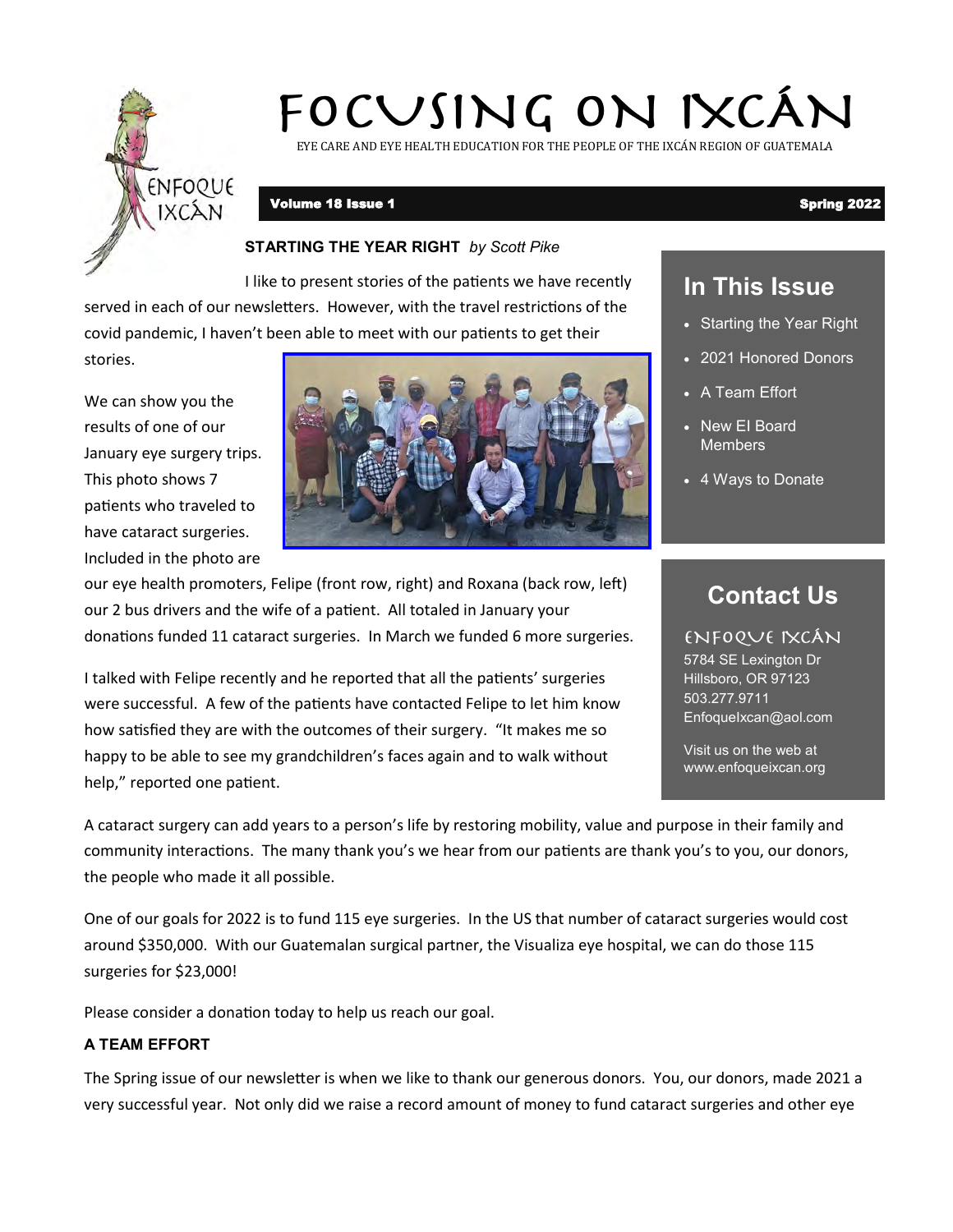Page 2

### **2021 HONORED DONORS** Mary & David Johnson Rachel Osmundson Villiam & Catherine Ososke<br>
Nathan Patterson<br>
PayPal<br>
Dr. Chris & Norma Petersen<br>
Dr. Jenna Pike<br>
Dr. Scott & Joene Pike<br>
Tessa Plana<br>
Eldon & Catherine Potter<br>
Dr. Deepa Rao & Prantik Nag<br>
Dr. Lee Ann & Daniel Remington William & Catherine Ososke Dr. Jerry & Peggy Jolley ★★ *We are so humbled by the support of our*  Linda Keast Nathan Patterson ★★★★ *incredible donors. We are excited to see new*  Vann Keo PayPal *contributors and feel blessed by those that have*  ★★★ Dr. Beth Kinoshita Dr. Chris & Norma Petersen *supported our eye care project for many years. You are each considered as a hero to those in*  Lawrence & Valerie Kistler Dr. Jenna Pike ★★★★ *the Ixcán needing eye health support.*  Julia Kollar Dr. Scott & Joene Pike *Thank You All!*Tessa Plana Cyra Koupal ★★★★ Ainsworth United Church of Joy Downs Eldon & Catherine Potter Sarah Krauss Christ Robert Dueltgen Elizabeth & Bruce Krysiak Dr. Deepa Rao & Prantik Nag  $\bm{\dot{z}}$ Jesse Allen Ali Durbin & Edwin Canil Dr. Oliver & Elizabeth Kuhn-★ Amazon Smile Wilken Dr. Jerry & Kirsten Durbin Margaret Robinson  $\star$  J Eric Anderson Dr. Esther Lan Miranda Dusek Claude & Lisette Romig Dr. Brian & Ashley Arvidson Sarah & Donald Libbey Sylvia Eagan Constance Rumer Sally & Charles Arvidson Tony Lopez Kevin Farnham Patricia Rumer J. R. & S. B. Ball Dr. Russell & Denece Lord Dr. Douglas Favero & Mitchell Connie & Steven Running  $\star$ Rev. Cathy Barker Dr. John & Priscilla Lowery Story Tami Sato Evelyn Bergstrom Dr. Phillip & Janet Favero Dr. Jessica Lynch Ken & Ann Schultis Alyssa Biever Dwight & Patricia Fleck Rebecca MacDow Dr. James Sheedy ★★ Dr. Deborah Billings & James Nathan Fleck Monica Marvin Thrasher Dr. Robert Slavin Joshua Fleegel Dr. Cristin & Mark Mattione Emily Bittman Rhey Solomon Isaiah Fuson Marilyn Mattione <del>∕</del> Dr. Willard & Karen Bleything Peter Stanciu William & Theresa Garrett Dr. James McAndrew ★ Dr. Norma Bowyer Erika Steiner Dr. Vicky & John Graham Dr. Kevin & Shelley McBride Dr. Tad & Michlena Buckingham Dr. Scott & Judith Stewart Dr. William & Chelly Hasquet Rev Linda McCrae & Bev Knight Kathleen Casey John Stolz Havre Optometric Clinic Maureen McCrae Alyssa Chow Elizabeth Stottlemyre Dr. Thomas Hedges Susan & Thomas McNeice Loy Chvilicek Dr. Craig & Maydeen Stout Brenda Metzler & Dave Leah Henriksen Cima Services Inc Castanon William Sullivan Juan Herrera  $\star$ Karl Citek & Patricia Logan Dr. Kavita Mistry Mary Takayanagi Carol Herron ★ Dr. Larry & Dee Clausen Frederick & Elizabeth Moder Katheryn & Clark Taylor Dr. Gregory Hom Jeff & Robin Clausen ★ Panvadee & Michael Moore Carol Terhes Intel Foundation ≵ Dr. Kenneth Corliss Mulago Foundation Dr. John & Amanda Terhes Dr. Tina Jeo ★ Teri & Ryan Cummings Elaine Murphy Patricia Todd and Ken Hanson Caryl & Dave Johnson ★ Terri Denney Phyllis Nielsen Lisa Traxler

Dr. Ted & Kathleen Dorn

Dr. Jona Johnson

Duyen Truong

Dr. Chuck & Alice O'Reilly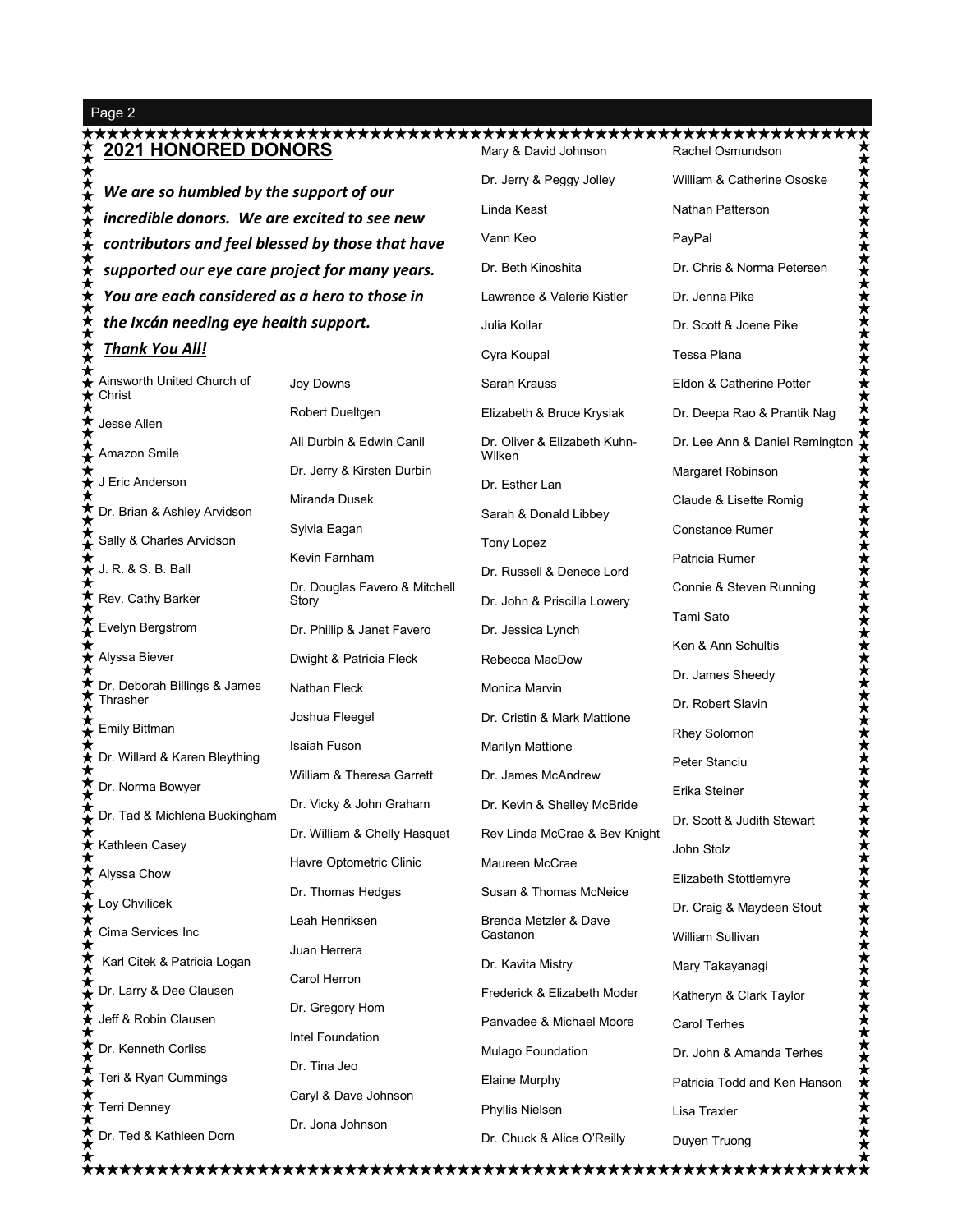### Page 3

| <b>≵ 2021 HONORED</b>     | Dr. Lena Walker                       | Jennifer Wetherell        | Susan Woods             |
|---------------------------|---------------------------------------|---------------------------|-------------------------|
| <b>A</b> DONORS Continued | Dr. Elizabeth Davis & Rick<br>Wallace | Cindy Wiens               | Samuel Yun              |
| Clarinda Van Horn         | Jack & Peggy West                     | Dr. Aaron & Christa Wiens | Thank YOU,              |
|                           |                                       | Alex & Anna Wisdom        | our                     |
| ★ Melinda Van Slyke       |                                       |                           | ALL STAR SUPPORTERS!! 초 |

ENFOQUE IXCÁN **BOARD OF DIRECTORS** Dr. Scott Pike, president Dwight Fleck, treasurer Dr. Brian Arvidson, secretary Ali Durbin, member Dr. Jessica Lynch, member Amanda Terhes, member Tony Lopez, member Mary Avisado, Amigos rep.

COUNCIL OF ELECTORS J. Eric Anderson Dr. Shannon Currier Suzanne Johansen James Harrison Pike II Joene Pike Connie Running Dr. Craig Stout

### *A TEAM EFFORT….continued from page 1*

eye care services, but we were able to open our new clinic with new equipment and offer our patients a more professional level of care, too.

Our eye health promoters, Felipe, Carlos and Roxana are very proud of the care they are able to offer at our clinic. They thoughtfully have come up with fees for the eye exams and glasses they are able to provide. While the patients have to pay for the services, the amount is very small and calculated to be a price people in Ixcán can afford. They see and are humbled by the money raised by our donors, and they are very happy to be able to play a part in the fundraising process and not just be on the receiving end. So, it really does take a wider community to make this project a success.

## **NEW EI BOARD MEMBERS**

**Tony Lopez** worked for Apple for 13 years as the Senior Director of Product Management and Design/ Worldwide On-line Stores. In 2021, Tony joined Meta (formerly know as Facebook) in a new position

focusing on the challenges and opportunities related to diversity, equity and inclusion, safety and social impact. A son of Guatemalan immigrants, he is proud to join the Enfoque Ixcán board and support rural Guatemalans in need of eye care. Tony lives in California with his wife, and two children. He brings a new prospective



to our project with his high tech background and Guatemalan heritage. *Happy to have you with us, Tony!*



**Mary Avisado** is a graduate student at Pacific University College of Optometry. She is the current President of AMIGOS Eye Care, a non-profit organization at Pacific University and partner of Enfoqué Ixcán. She will participate on the EI board as the Amigos representative for a one year term. Mary is passionate about public health and fulfilling AMIGOS Eye Care's mission: to provide eye care for underprivileged people throughout the world and provide additional clinical experience to students. In her spare time, Mary likes to play volleyball, piano, and spend time with her dog,

Jasper. *Welcome, Mary!*